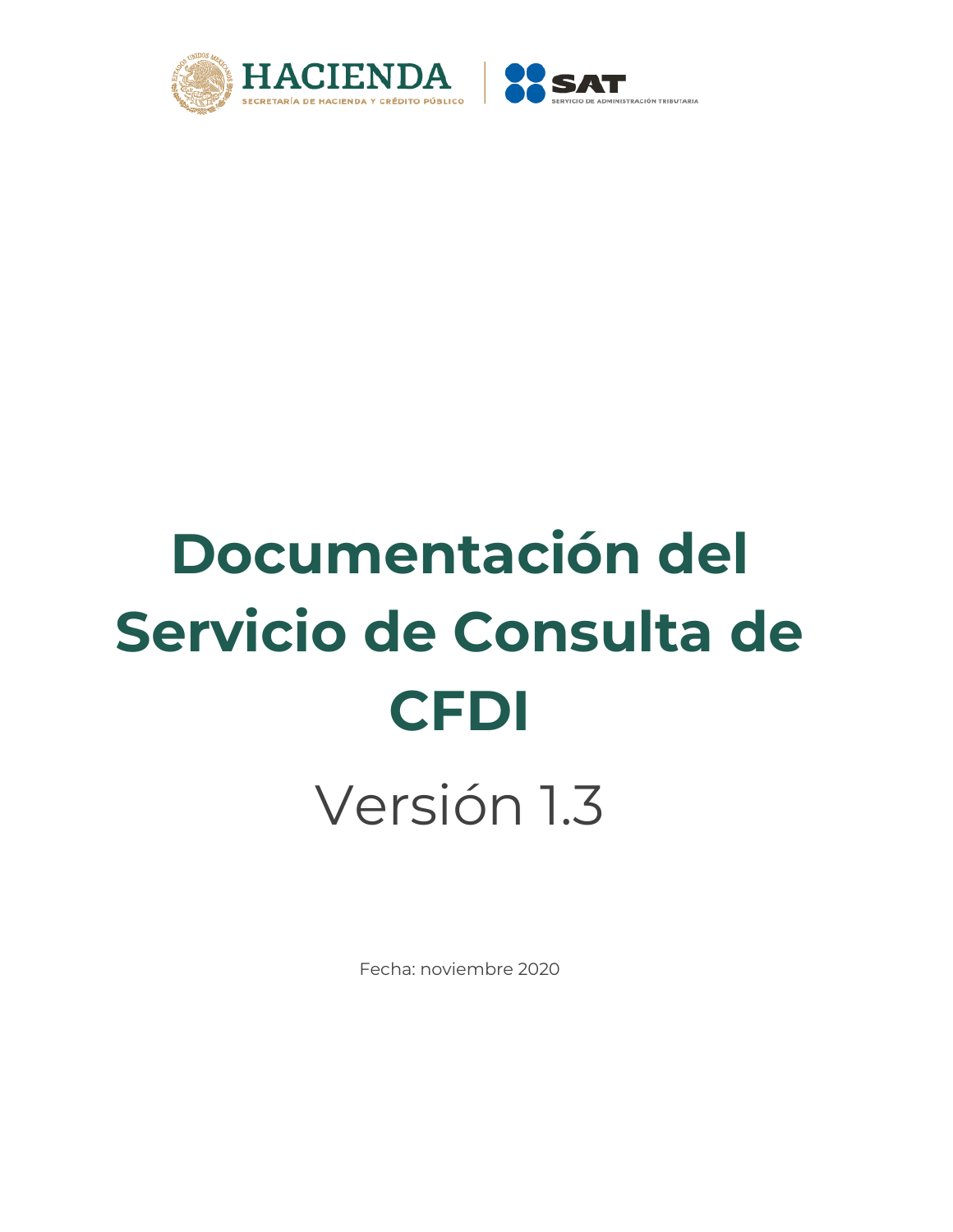

# **Tabla de Contenido**

| $\overline{\mathbf{3}}$ |  |
|-------------------------|--|
|                         |  |
|                         |  |
|                         |  |
|                         |  |
|                         |  |
|                         |  |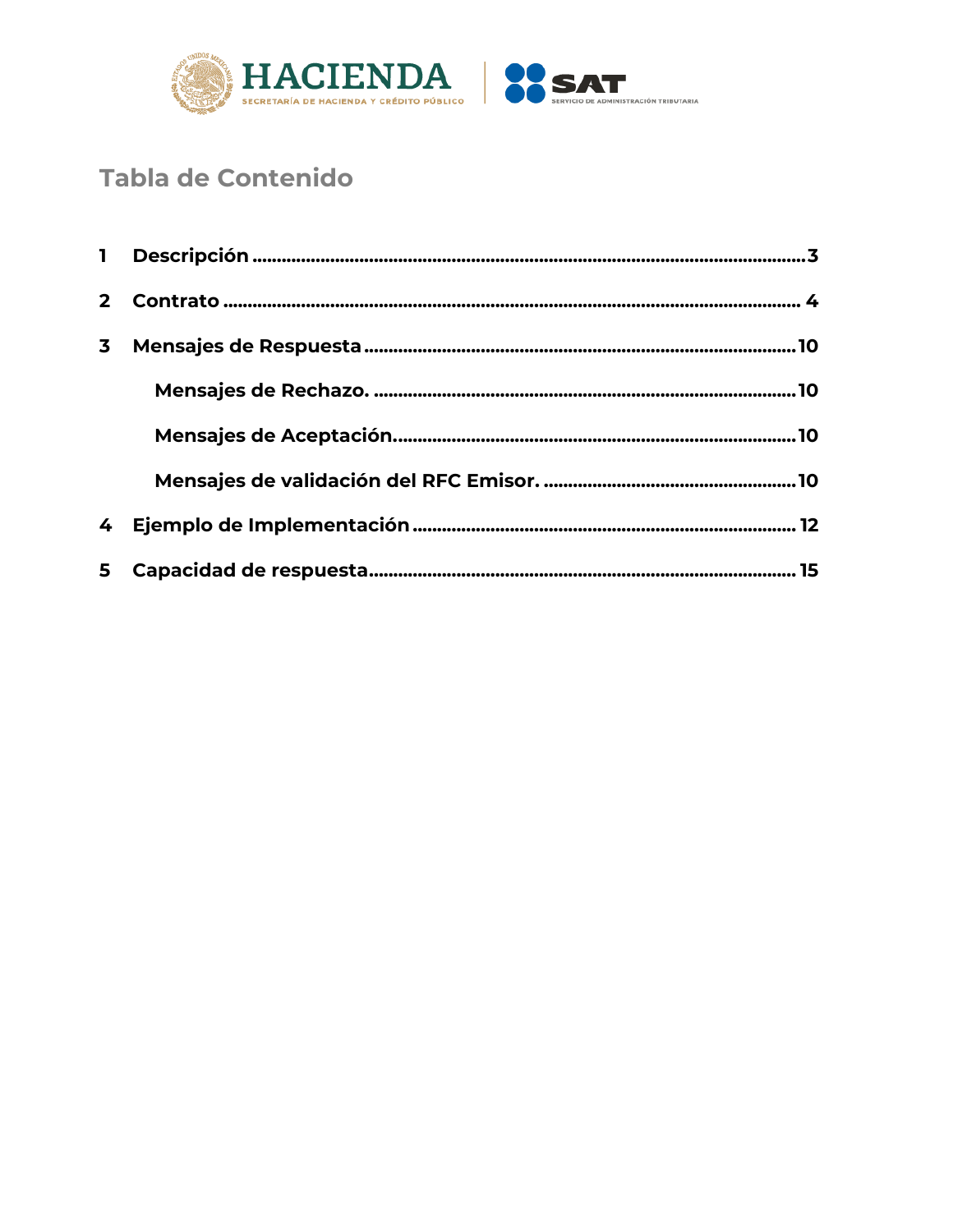

# <span id="page-2-0"></span>**1. Descripción**

El Servicio de consulta de CFDI´s se diseñó para permitir la validación accediendo a un servicio publicado en la página del SAT, el servicio pretende proveer una alternativa de consulta que requiera verificar el estado de un comprobante en las Bases de Datos del SAT.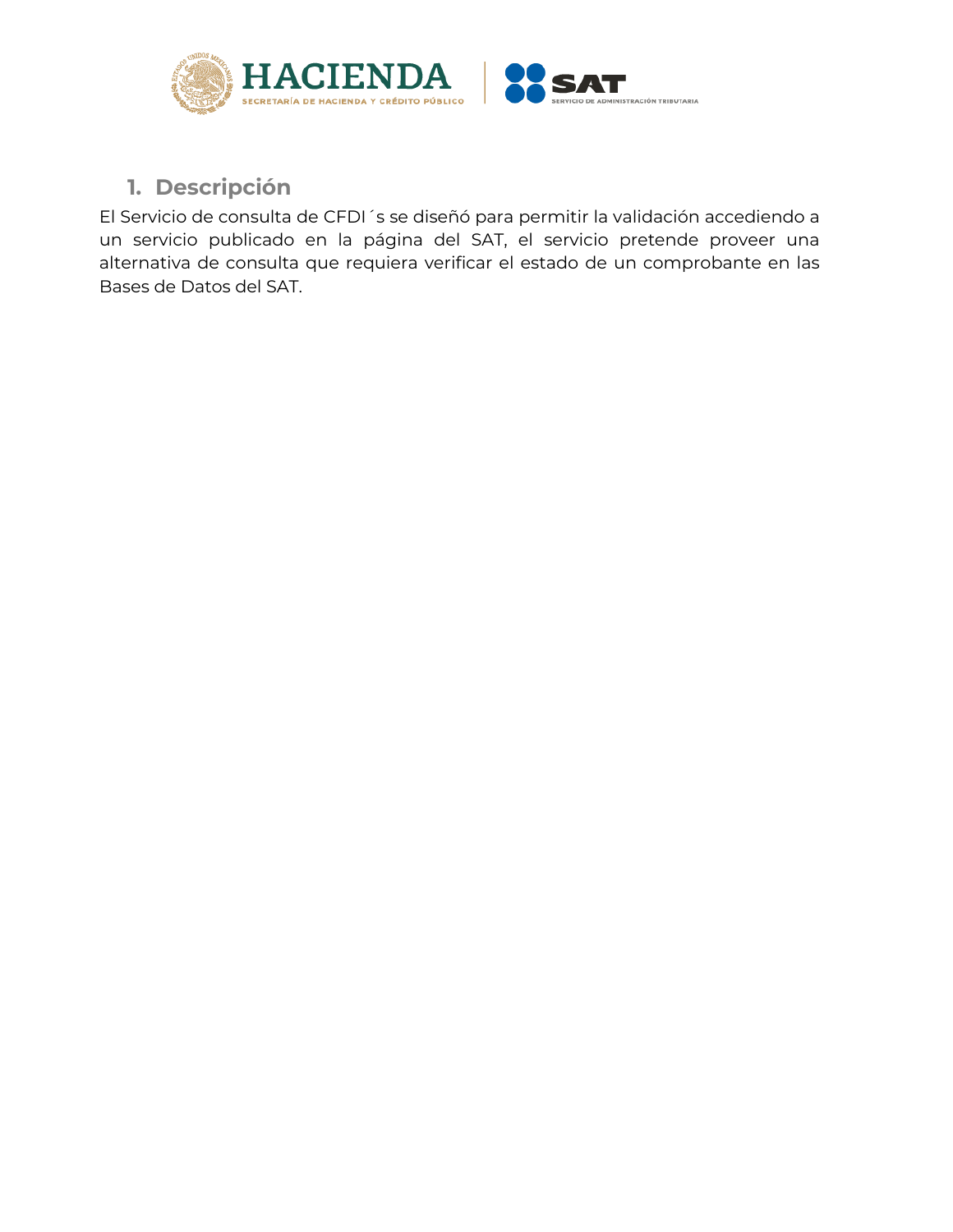

# **2. Contrato**

<span id="page-3-0"></span>URL: *<https://consultaqr.facturaelectronica.sat.gob.mx/ConsultaCFDIService.svc>*

# WSDL **ConsultaCFDIService.svc?wsdl**

| WSDL location: | https://consultaar.facturaelectronica.sat.aob.mx/ConsultaCFDIService.svc?wsdl |
|----------------|-------------------------------------------------------------------------------|
|                | targetnamespace   http://tempuri.org                                          |

| bindings<br>services<br>porttypes<br>messages                                                           | types                          |
|---------------------------------------------------------------------------------------------------------|--------------------------------|
| <b>BasicHttpBinding_I</b><br><b>ConsultaCFDISer</b><br><b>IConsulta</b><br><b>IConsultaCFDIService_</b> | expresionimpr                  |
| CF<br>vice<br>Con<br><b>Cons</b>                                                                        | esa                            |
| sultaCFDIService<br><b>DIService</b><br>ulta_InputMessage                                               |                                |
| <b>IConsultaCFDIService_</b><br><b>Cons</b>                                                             | <b>Acuse</b>                   |
| ulta_OutputMessage                                                                                      |                                |
|                                                                                                         | anyType<br>anyURI<br>base64Bin |
|                                                                                                         | ary                            |
|                                                                                                         | boolean                        |
|                                                                                                         | byte<br>char                   |
|                                                                                                         | char                           |
|                                                                                                         | Consulta                       |
|                                                                                                         | <b>ConsultaR</b>               |
|                                                                                                         | esponse<br>dateTime            |
|                                                                                                         | decimal                        |
|                                                                                                         | double                         |
|                                                                                                         | duration                       |
|                                                                                                         | duration<br>float              |
|                                                                                                         | guid                           |
|                                                                                                         | guid                           |
|                                                                                                         | int                            |
|                                                                                                         | long<br>QName                  |
|                                                                                                         | short                          |
|                                                                                                         | string                         |
|                                                                                                         | unsignedB                      |
|                                                                                                         | yte<br>unsignedl               |
|                                                                                                         | nt                             |
|                                                                                                         | unsignedL                      |
|                                                                                                         | ong                            |
|                                                                                                         | unsignedS<br>hort              |
|                                                                                                         |                                |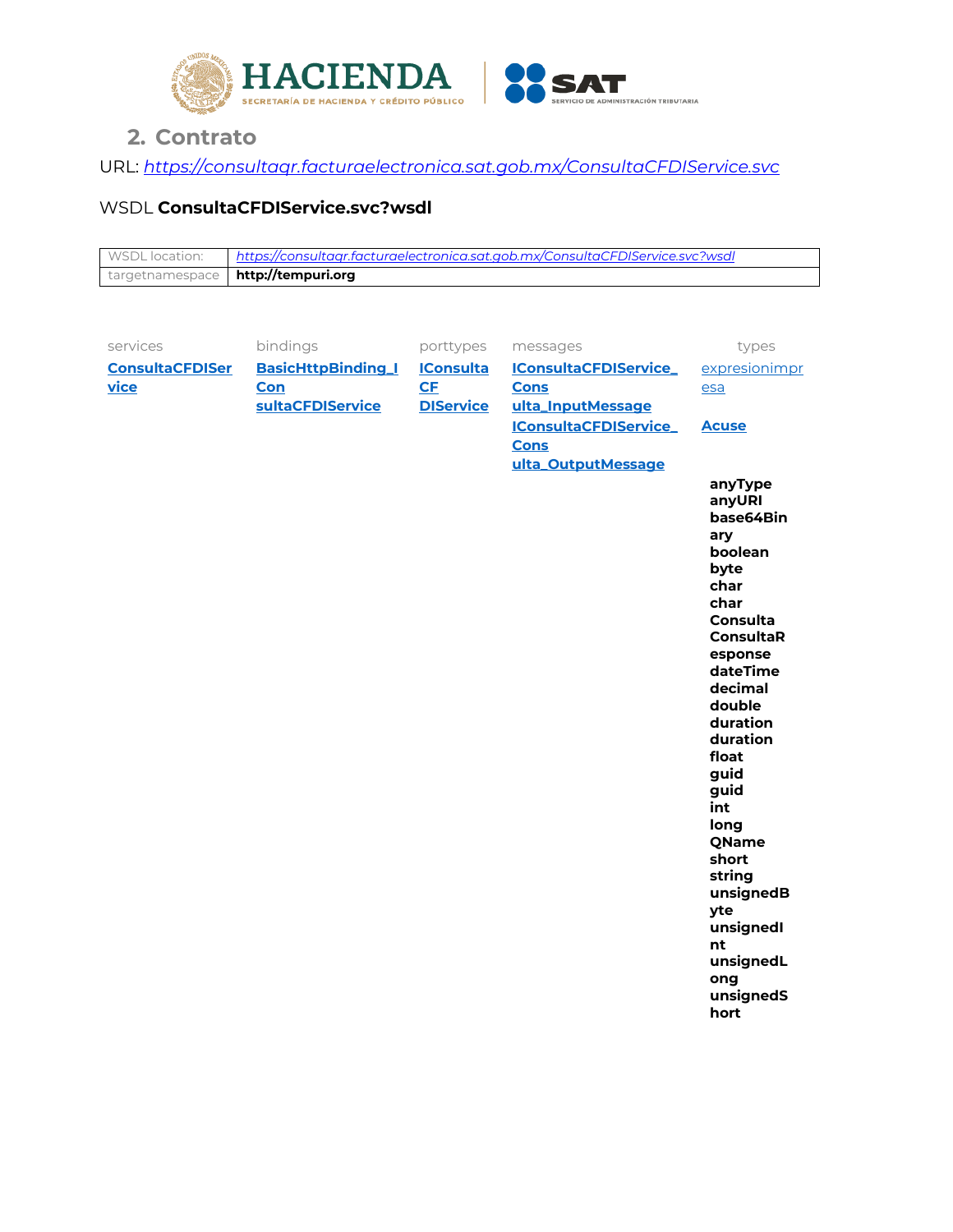



#### <span id="page-4-0"></span>**service ConsultaCFDIService**

| diagra m | ConsultaCFDIService<br>BasicHttpBinding_IConsultaCFDIService<br>Location: https://consultagr.facturaelectronica.sat.gob.mx/ConsultaCFDIService.svc                                                                                                                                                                                    |
|----------|---------------------------------------------------------------------------------------------------------------------------------------------------------------------------------------------------------------------------------------------------------------------------------------------------------------------------------------|
| ports    | BasicHttpBinding_IConsultaCFDIService<br>tns:BasicHttpBinding_IConsultaCFDIService<br>binding<br>extensibility<br><soap:address<br>location="https://consultagr.facturaelectronica.sat.gob.mx/ConsultaCFDISer<br/>vice.svc''/&gt;</soap:address<br>                                                                                   |
| source   | <wsdl:service name="ConsultaCFDIService"><br/><wsdl:port <br="" name="BasicHttpBinding_IConsultaCFDIService">binding="tns:BasicHttpBinding_IConsultaCFDIService"&gt;<br/><soap:address<br>location="https://consultagr.facturaelectronica.sat.gob.mx/ConsultaCFDIService.svc"/&gt; </soap:address<br></wsdl:port><br/></wsdl:service> |

# <span id="page-4-1"></span>**binding** BasicHttpBinding\_IConsultaCFDIService

| diagram       |                                                                                                                                                               |
|---------------|---------------------------------------------------------------------------------------------------------------------------------------------------------------|
|               | <sup>4</sup> BasicHttpBinding_IConsultaCFDIService soap ▼ doc                                                                                                 |
|               | transport: http://schemas.xmlsoap.org/soap/http                                                                                                               |
|               | $\blacktriangledown$ $\rightleftarrows$ Consulta<br>$d$ nc $\overline{\phantom{a}}$                                                                           |
|               | soapaction: http://tempuri.org/IConsultaCFDIService/Consulta                                                                                                  |
|               | $EX$ Input                                                                                                                                                    |
|               | $\Box$ body lit                                                                                                                                               |
|               | $E(X)$ Output                                                                                                                                                 |
|               | <b>C</b> body Lit                                                                                                                                             |
|               |                                                                                                                                                               |
| type          | tns: IConsultaCFDIService                                                                                                                                     |
| extensibility | <soap:binding transport="http://schemas.xmlsoap.org/soap/http"></soap:binding>                                                                                |
| operations    | Consulta                                                                                                                                                      |
|               | extensibility<br><soap:operation< th=""></soap:operation<>                                                                                                    |
|               | soapAction="http://tempuri.org/IConsultaCFDIService/Consulta"<br>style="document"/>                                                                           |
|               | <soap:body use="literal"></soap:body><br>input                                                                                                                |
|               | <soap:body use="literal"></soap:body><br>output                                                                                                               |
|               |                                                                                                                                                               |
|               |                                                                                                                                                               |
| used by       | Port <b>BasicHttpBinding_IConsultaCFDIService</b> in Service <b>ConsultaCFDIService</b>                                                                       |
| source        | <wsdl:binding name="BasicHttpBinding_IConsultaCFDIService" type="tns:IConsultaCFDIService"></wsdl:binding>                                                    |
|               | <soap:binding transport="http://schemas.xmlsoap.org/soap/http"></soap:binding>                                                                                |
|               | <wsp:policyreference uri="#BasicHttpBinding_IConsultaCFDIService_policy"></wsp:policyreference><br><wsdl:operation<br>name="Consulta"&gt;</wsdl:operation<br> |
|               | <soap:operation soapaction="http://tempuri.org/IConsultaCFDIService/Consulta" style="document"></soap:operation>                                              |
|               | <wsdl:input></wsdl:input>                                                                                                                                     |
|               | <soap:body use="literal"></soap:body>                                                                                                                         |
|               | <br><wsdl:output></wsdl:output>                                                                                                                               |
|               | <soap:body use="literal"></soap:body>                                                                                                                         |
|               |                                                                                                                                                               |
|               |                                                                                                                                                               |
|               |                                                                                                                                                               |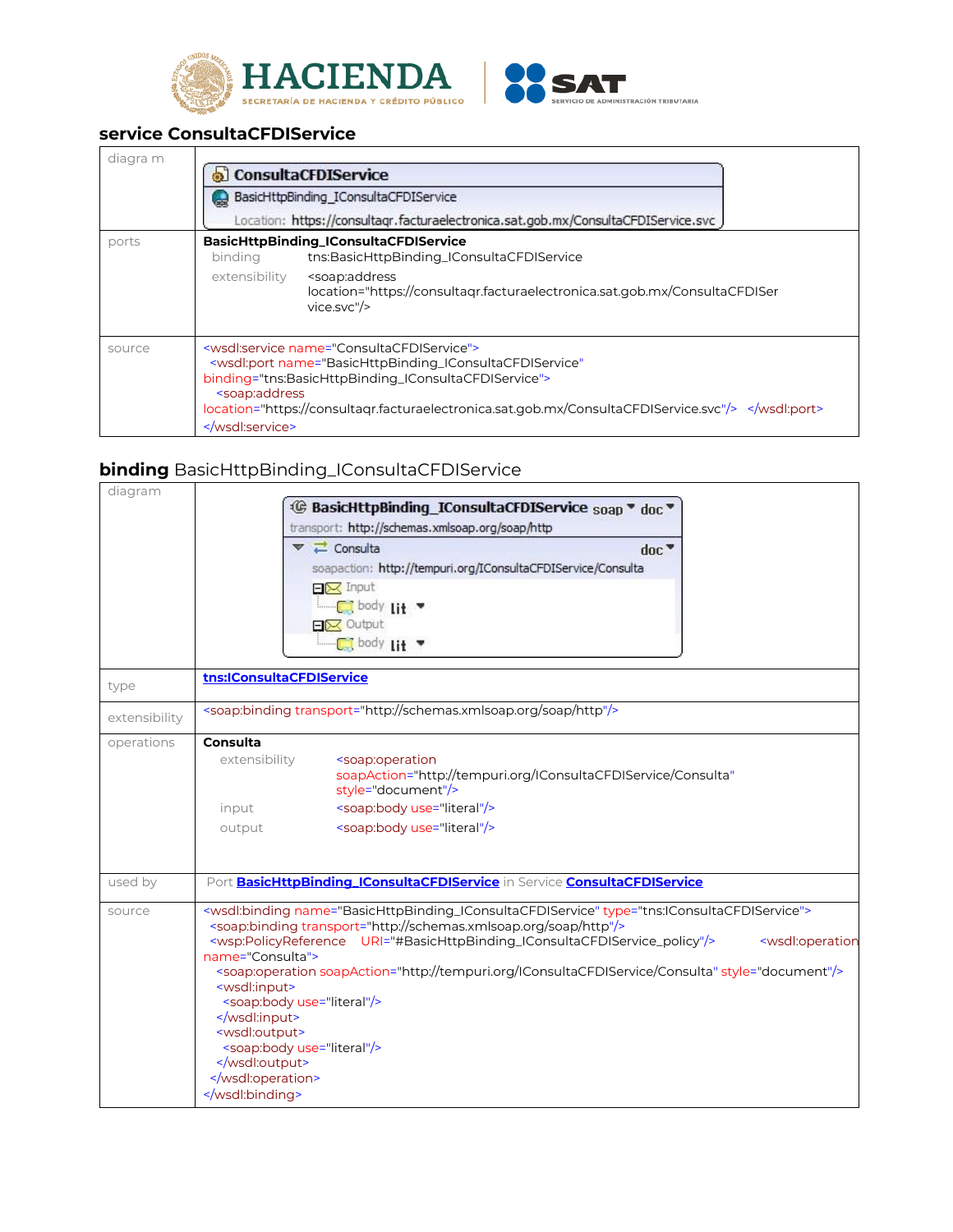



#### <span id="page-5-0"></span>**porttype** IConsultaCFDIService

| diagram    | <b>EX IConsultaCFDIService</b><br><b>こ</b> Consulta<br>□区 Input: tns:IConsultaCFDIService_Consulta_InputMessage<br>parameters (E ths:Consulta)<br>日区 Output: tns:IConsultaCFDIService_Consulta_OutputMessage                                                                                                                                                                                                                                                         |
|------------|----------------------------------------------------------------------------------------------------------------------------------------------------------------------------------------------------------------------------------------------------------------------------------------------------------------------------------------------------------------------------------------------------------------------------------------------------------------------|
|            | $\mathbb{Z}$ parameters ( $E$ tns:ConsultaResponse)                                                                                                                                                                                                                                                                                                                                                                                                                  |
| operations | Consulta                                                                                                                                                                                                                                                                                                                                                                                                                                                             |
|            | tns: IConsulta CFDIService_Consulta_InputMessage<br>input                                                                                                                                                                                                                                                                                                                                                                                                            |
|            | tns:IConsultaCFDIService_Consulta_OutputMessage<br>output                                                                                                                                                                                                                                                                                                                                                                                                            |
| used by    | binding <b>BasicHttpBinding_IConsultaCFDIService</b>                                                                                                                                                                                                                                                                                                                                                                                                                 |
| source     | <wsdl:porttype name="IConsultaCFDIService"><br/><wsdl:operation name="Consulta"><br/><wsdl:input <br="" message="tns:IConsultaCFDIService_Consulta_InputMessage">wsaw:Action="http://tempuri.org/IConsultaCFDIService/Consulta"/&gt;<br/><wsdl:output <br="" message="tns:IConsultaCFDIService_Consulta_OutputMessage">wsaw:Action="http://tempuri.org/IConsultaCFDIService/ConsultaResponse"/&gt; </wsdl:output></wsdl:input></wsdl:operation><br/></wsdl:porttype> |

#### <span id="page-5-1"></span>**message** IConsultaCFDIService\_Consulta\_InputMessage

| parts   | parameters<br>element tns:Consulta                                                                                                                        |
|---------|-----------------------------------------------------------------------------------------------------------------------------------------------------------|
| used by | Operation <b>Consulta</b> in PortType <i>IConsultaCFDIService</i>                                                                                         |
| source  | <wsdl:message name="IConsultaCFDIService_Consulta_InputMessage"><br/><wsdl:part element="tns:Consulta" name="parameters"></wsdl:part><br/></wsdl:message> |

#### <span id="page-5-3"></span>**message** IConsultaCFDIService\_Consulta\_OutputMessage

| parts   | parameters<br>element tns: Consulta Response                                                                                                                       |
|---------|--------------------------------------------------------------------------------------------------------------------------------------------------------------------|
| used by | Operation <b>Consulta</b> in PortType <i>IConsultaCFDIService</i>                                                                                                  |
| source  | <wsdl:message name="IConsultaCFDIService_Consulta_OutputMessage"><br/><wsdl:part element="tns:ConsultaResponse" name="parameters"></wsdl:part><br/></wsdl:message> |

#### <span id="page-5-2"></span>**element** Consulta

| diagram    | $ \overline{\phantom{a}}^{\phantom{\ast}}$ tns: expresion Impresa<br>Consulta $\Box$<br>- - - - - - -<br>type xs:string |
|------------|-------------------------------------------------------------------------------------------------------------------------|
| namespace  | http://tempuri.org/                                                                                                     |
| properties | content complex                                                                                                         |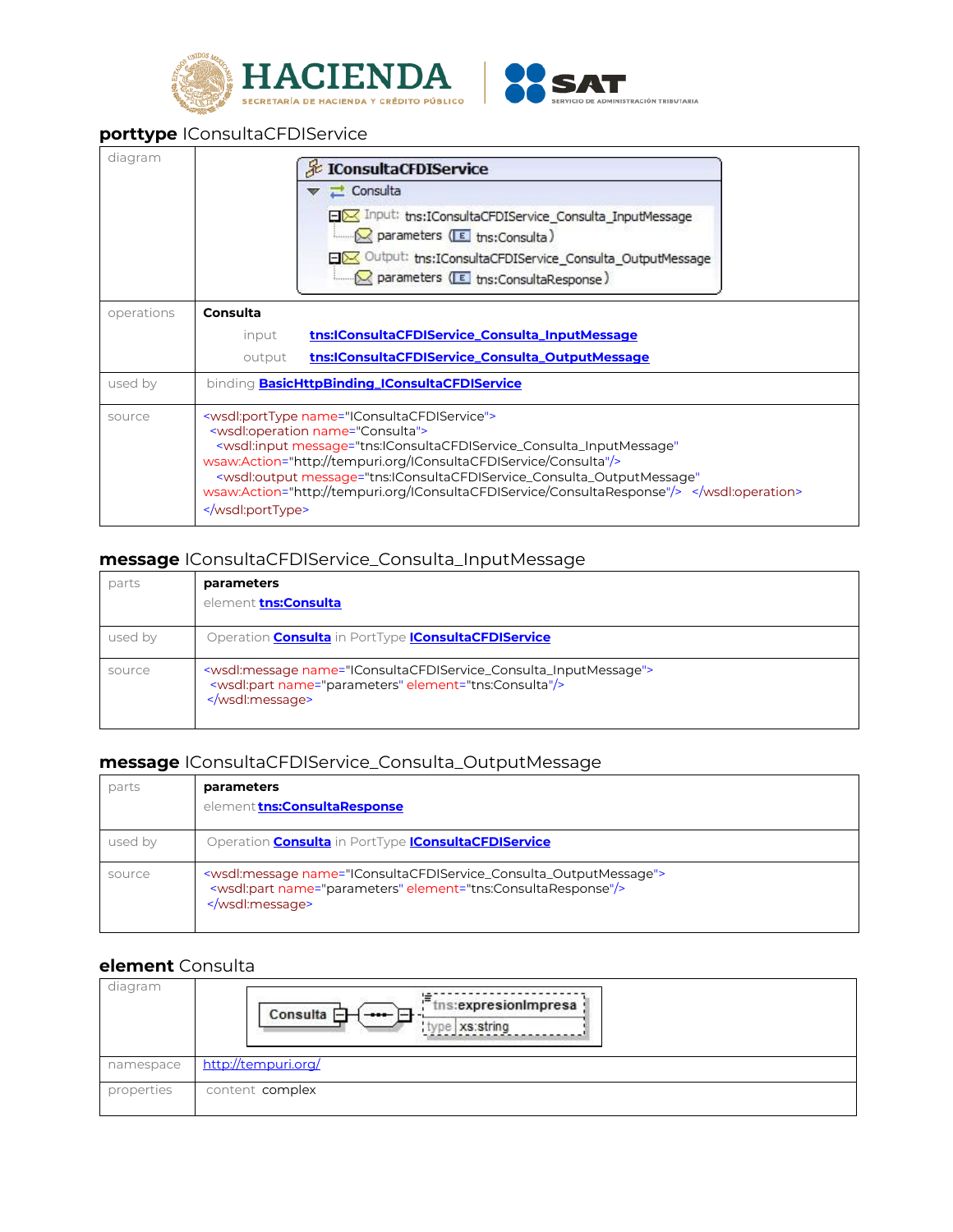



| children | tns: expresion Impresa                                                                                                                                                                                                                                                                          |
|----------|-------------------------------------------------------------------------------------------------------------------------------------------------------------------------------------------------------------------------------------------------------------------------------------------------|
| source   | <xsd:element name="Consulta"><br/><xsd:complextype><br/><xsd:sequence><br/><xsd:element <br="" name="expresionImpresa" nillable="true" type="xs:string"><math>minOccurs="0"</math>/&gt; </xsd:element></xsd:sequence><br/></xsd:complextype><br/><math>\le</math>/xsd:element&gt;</xsd:element> |

#### <span id="page-6-0"></span>**element** ConsultaResponse

| diagram    | tns:ConsultaResult<br>中<br>ConsultaResponse E<br>type   q1:Acuse                                                                                                                                                                                        |
|------------|---------------------------------------------------------------------------------------------------------------------------------------------------------------------------------------------------------------------------------------------------------|
| namespace  | http://tempuri.org/                                                                                                                                                                                                                                     |
| properties | content complex                                                                                                                                                                                                                                         |
| children   | tns:ConsultaResult                                                                                                                                                                                                                                      |
| source     | <xsd:element name="ConsultaResponse"><br/><xsd:complextype><br/><xsd:sequence><br/><xsd:element <br="" name="ConsultaResult" nillable="true" type="q1:Acuse">minOccurs="0"/&gt; </xsd:element></xsd:sequence><br/></xsd:complextype><br/></xsd:element> |

#### **CODIGO**

```
<?xml version="1.0" encoding="UTF-8"?>
<wsdl:definitions xmlns:wsdl="http://schemas.xmlsoap.org/wsdl/"
xmlns:msc="http://schemas.microsoft.com/ws/2005/12/wsdl/contract"
xmlns:soap="http://schemas.xmlsoap.org/wsdl/soap/"
xmlns:soap12="http://schemas.xmlsoap.org/wsdl/soap12/"
xmlns:soapenc="http://schemas.xmlsoap.org/soap/encoding/" xmlns:tns="http://tempuri.org/"
xmlns:wsa="http://schemas.xmlsoap.org/ws/2004/08/addressing"
xmlns:wsa10="http://www.w3.org/2005/08/addressing"
xmlns:wsam="http://www.w3.org/2007/05/addressing/metadata"
xmlns:wsap="http://schemas.xmlsoap.org/ws/2004/08/addressing/policy"
xmlns:wsaw="http://www.w3.org/2006/05/addressing/wsdl"
xmlns:wsp="http://schemas.xmlsoap.org/ws/2004/09/policy" xmlns:wsu="http://docs.oasis-
open.org/wss/2004/01/oasis-200401-wss-wssecurity-utility-1.0.xsd"
xmlns:wsx="http://schemas.xmlsoap.org/ws/2004/09/mex"
xmlns:xsd="http://www.w3.org/2001/XMLSchema" name="ConsultaCFDIService"
targetNamespace="http://tempuri.org/">
    <script />
    <wsp:Policy wsu:Id="BasicHttpBinding_IConsultaCFDIService_policy">
       <wsp:ExactlyOne>
          <wsp:All>
             <sp:TransportBinding
xmlns:sp="http://schemas.xmlsoap.org/ws/2005/07/securitypolicy">
                <wsp:Policy>
                   <sp:TransportToken>
                      <wsp:Policy>
                         <sp:HttpsToken RequireClientCertificate="false" />
                      </wsp:Policy>
                   </sp:TransportToken>
                  <sp:AlgorithmSuite>
                      <wsp:Policy>
                         <sp:Basic256 />
```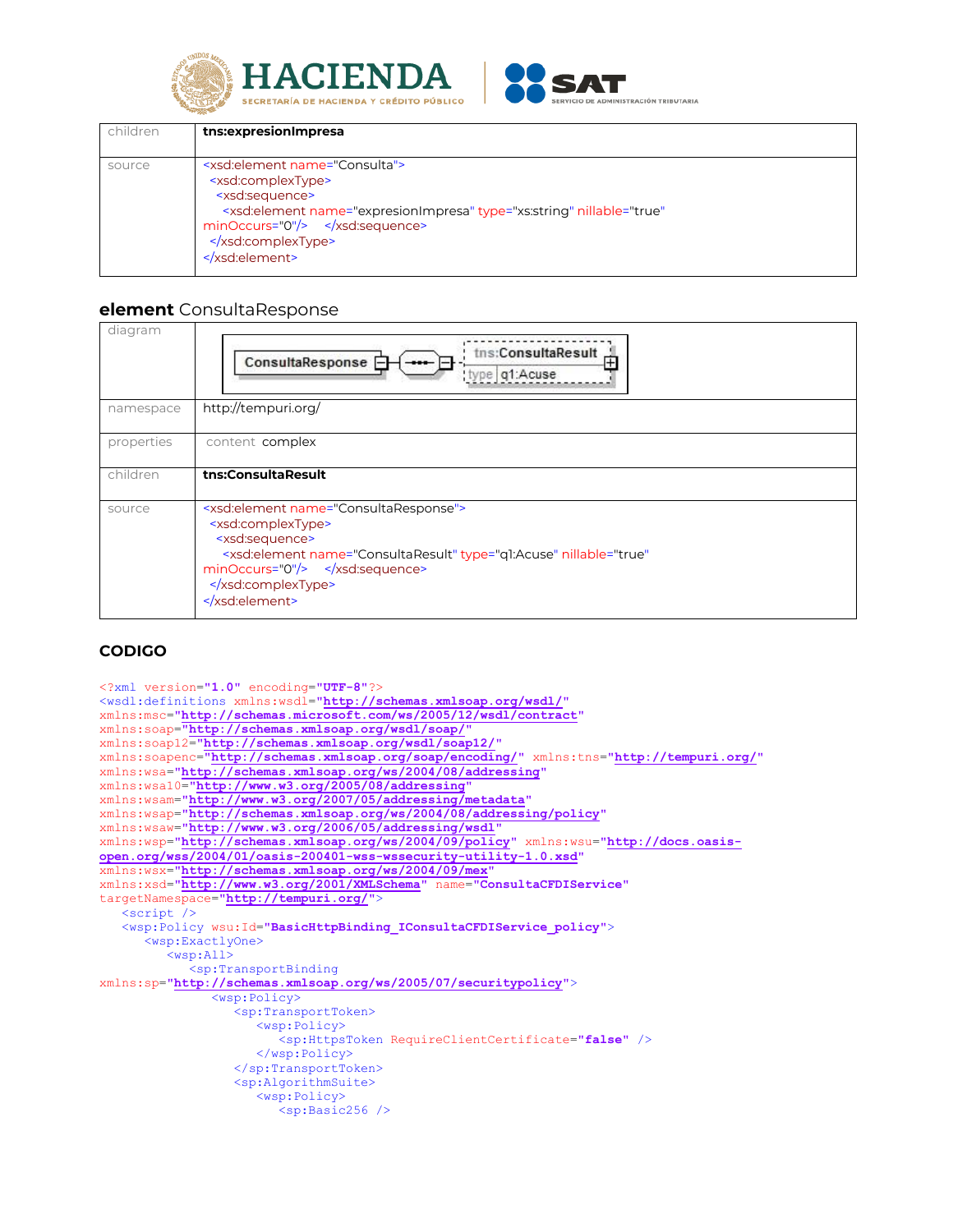



```
 </wsp:Policy>
                   </sp:AlgorithmSuite>
                  <sp:Layout>
                      <wsp:Policy>
                         <sp:Strict />
                      </wsp:Policy>
                   </sp:Layout>
                </wsp:Policy>
             </sp:TransportBinding>
          </wsp:All>
       </wsp:ExactlyOne>
    </wsp:Policy>
    <wsdl:types>
       <xs:schema xmlns:xs="http://www.w3.org/2001/XMLSchema" xmlns:tns="http://tempuri.org/"
elementFormDefault="qualified" targetNamespace="http://tempuri.org/">
           <xs:import
schemaLocation="https://consultaqr.facturaelectronica.sat.gob.mx/ConsultaCFDIService.svc?xsd=xsd
2" namespace="http://schemas.datacontract.org/2004/07/Sat.Cfdi.Negocio.ConsultaCfdi.Servicio" />
           <xs:element name="Consulta">
                  <xs:complexType>
                       <xs:sequence>
                              <xs:element minOccurs="0" name="expresionImpresa" nillable="true"
type="xs:string" />
                       </xs:sequence>
                  </xs:complexType>
           </xs:element>
           <xs:element name="ConsultaResponse">
                  <xs:complexType>
                       <xs:sequence>
                             <xs:element
xmlns:q1="http://schemas.datacontract.org/2004/07/Sat.Cfdi.Negocio.ConsultaCfdi.Servicio"
minOccurs="0" name="ConsultaResult" nillable="true" type="q1:Acuse" />
                       </xs:sequence>
                  </xs:complexType>
           </xs:element>
       </xs:schema>
       <xs:schema xmlns:xs="http://www.w3.org/2001/XMLSchema"
xmlns:tns="http://schemas.microsoft.com/2003/10/Serialization/" attributeFormDefault="qualified"
elementFormDefault="qualified"
targetNamespace="http://schemas.microsoft.com/2003/10/Serialization/">
           <script />
           <xs:element name="anyType" nillable="true" type="xs:anyType" />
           <xs:element name="anyURI" nillable="true" type="xs:anyURI" />
           <xs:element name="base64Binary" nillable="true" type="xs:base64Binary" />
           <xs:element name="boolean" nillable="true" type="xs:boolean" />
           <xs:element name="byte" nillable="true" type="xs:byte" />
           <xs:element name="dateTime" nillable="true" type="xs:dateTime" />
           <xs:element name="decimal" nillable="true" type="xs:decimal" />
           <xs:element name="double" nillable="true" type="xs:double" />
           <xs:element name="float" nillable="true" type="xs:float" />
           <xs:element name="int" nillable="true" type="xs:int" />
           <xs:element name="long" nillable="true" type="xs:long" />
           <xs:element name="QName" nillable="true" type="xs:QName" />
           <xs:element name="short" nillable="true" type="xs:short" />
           <xs:element name="string" nillable="true" type="xs:string" />
           <xs:element name="unsignedByte" nillable="true" type="xs:unsignedByte" />
           <xs:element name="unsignedInt" nillable="true" type="xs:unsignedInt" />
           <xs:element name="unsignedLong" nillable="true" type="xs:unsignedLong" />
           <xs:element name="unsignedShort" nillable="true" type="xs:unsignedShort" />
           <xs:element name="char" nillable="true" type="tns:char" />
           <xs:simpleType name="char">
                  <xs:restriction base="xs:int" />
           </xs:simpleType>
           <xs:element name="duration" nillable="true" type="tns:duration" />
           <xs:simpleType name="duration">
                  <xs:restriction base="xs:duration">
                        <xs:pattern value="\-?P(\d*D)?(T(\d*H)?(\d*M)?(\d*(\.\d*)?S)?)?" />
                       <xs:minInclusive value="-P10675199DT2H48M5.4775808S" />
                       <xs:maxInclusive value="P10675199DT2H48M5.4775807S" />
                  </xs:restriction>
```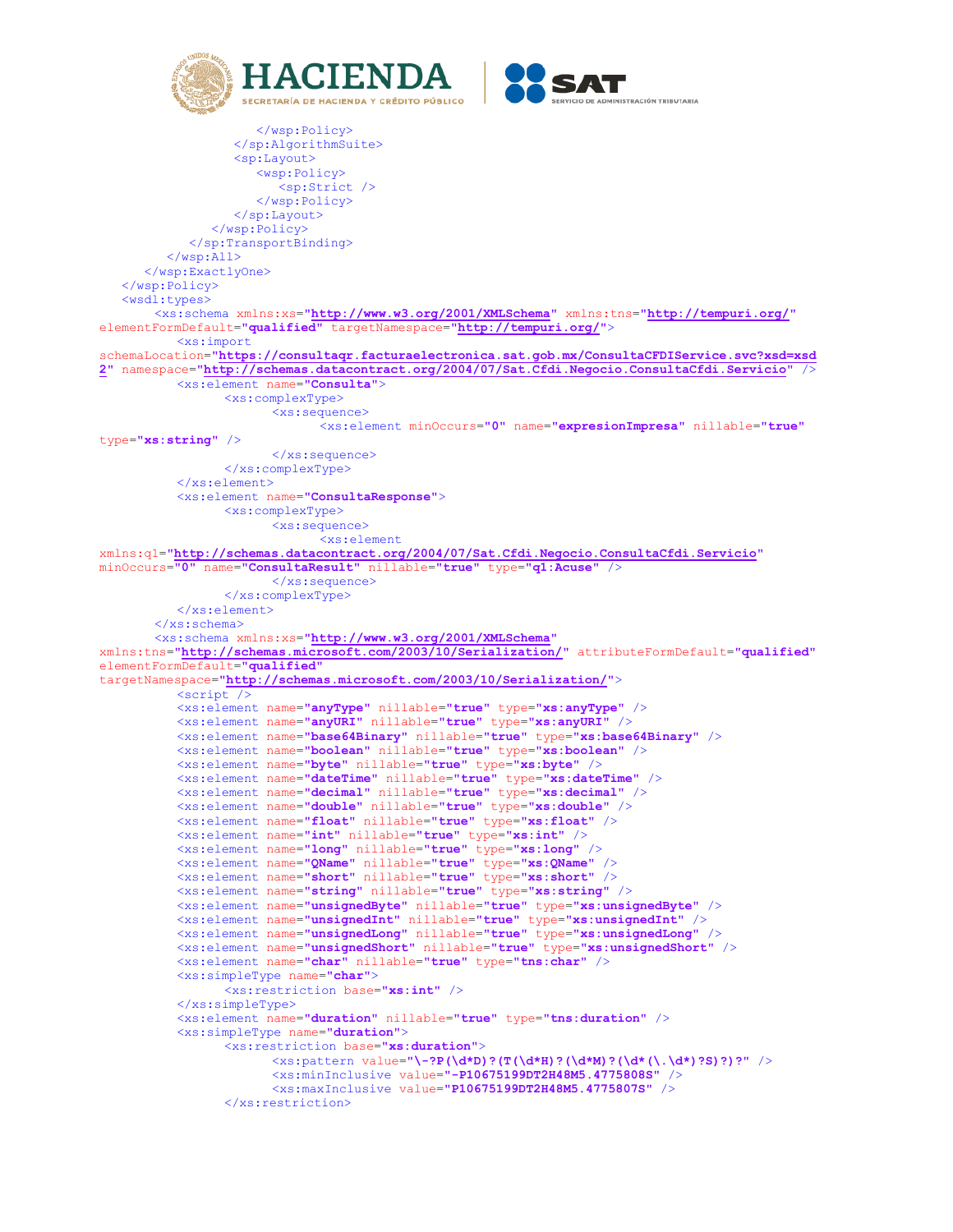



```
 </xs:simpleType>
           <xs:element name="guid" nillable="true" type="tns:guid" />
           <xs:simpleType name="guid">
                  <xs:restriction base="xs:string">
                       <xs:pattern value="[\da-fA-F]{8}-[\da-fA-F]{4}-[\da-fA-F]{4}-[\da-fA-F]}
F]{4}-[\da-fA-F]{12}" />
                  </xs:restriction>
           </xs:simpleType>
           <xs:attribute name="FactoryType" type="xs:QName" />
           <xs:attribute name="Id" type="xs:ID" />
           <xs:attribute name="Ref" type="xs:IDREF" />
       </xs:schema>
       <xs:schema xmlns:xs="http://www.w3.org/2001/XMLSchema"
xmlns:tns="http://schemas.datacontract.org/2004/07/Sat.Cfdi.Negocio.ConsultaCfdi.Servicio"
elementFormDefault="qualified"
targetNamespace="http://schemas.datacontract.org/2004/07/Sat.Cfdi.Negocio.ConsultaCfdi.Servicio"
>
           <script />
           <xs:complexType name="Acuse">
                  <xs:sequence>
                      <xs:element minOccurs="0" name="CodigoEstatus" nillable="true"
type="xs:string"/>
                      <xs:element minOccurs="0" name="EsCancelable" nillable="true"
type="xs:string"/>
                      <xs:element minOccurs="0" name="Estado" nillable="true" type="xs:string"/>
                      <xs:element minOccurs="0" name="EstatusCancelacion" nillable="true"
type="xs:string"/>
                      <xs:element minOccurs="0" name="ValidacionEFOS" nillable="true"
type="xs:string"/>
                  </xs:sequence>
           </xs:complexType>
           <xs:element name="Acuse" nillable="true" type="tns:Acuse" />
       </xs:schema>
    </wsdl:types>
    <wsdl:message name="IConsultaCFDIService_Consulta_InputMessage">
       <wsdl:part name="parameters" element="tns:Consulta" />
    </wsdl:message>
    <wsdl:message name="IConsultaCFDIService_Consulta_OutputMessage">
       <wsdl:part name="parameters" element="tns:ConsultaResponse" />
    </wsdl:message>
    <wsdl:portType name="IConsultaCFDIService">
       <wsdl:operation name="Consulta">
          <wsdl:input wsaw:Action="http://tempuri.org/IConsultaCFDIService/Consulta"
message="tns:IConsultaCFDIService_Consulta_InputMessage" />
          <wsdl:output wsaw:Action="http://tempuri.org/IConsultaCFDIService/ConsultaResponse"
message="tns:IConsultaCFDIService_Consulta_OutputMessage" />
       </wsdl:operation>
    </wsdl:portType>
    <wsdl:binding name="BasicHttpBinding_IConsultaCFDIService" type="tns:IConsultaCFDIService">
       <wsp:PolicyReference URI="#BasicHttpBinding_IConsultaCFDIService_policy" />
       <soap:binding transport="http://schemas.xmlsoap.org/soap/http" />
       <wsdl:operation name="Consulta">
          <soap:operation soapAction="http://tempuri.org/IConsultaCFDIService/Consulta"
style="document" />
          <wsdl:input>
             <soap:body use="literal" />
          </wsdl:input>
          <wsdl:output>
             <soap:body use="literal" />
          </wsdl:output>
       </wsdl:operation>
    </wsdl:binding>
    <wsdl:service name="ConsultaCFDIService">
       <wsdl:port name="BasicHttpBinding_IConsultaCFDIService"
binding="tns:BasicHttpBinding_IConsultaCFDIService">
          <soap:address
location="https://consultaqr.facturaelectronica.sat.gob.mx/ConsultaCFDIService.svc" />
       </wsdl:port>
    </wsdl:service>
</wsdl:definitions>
```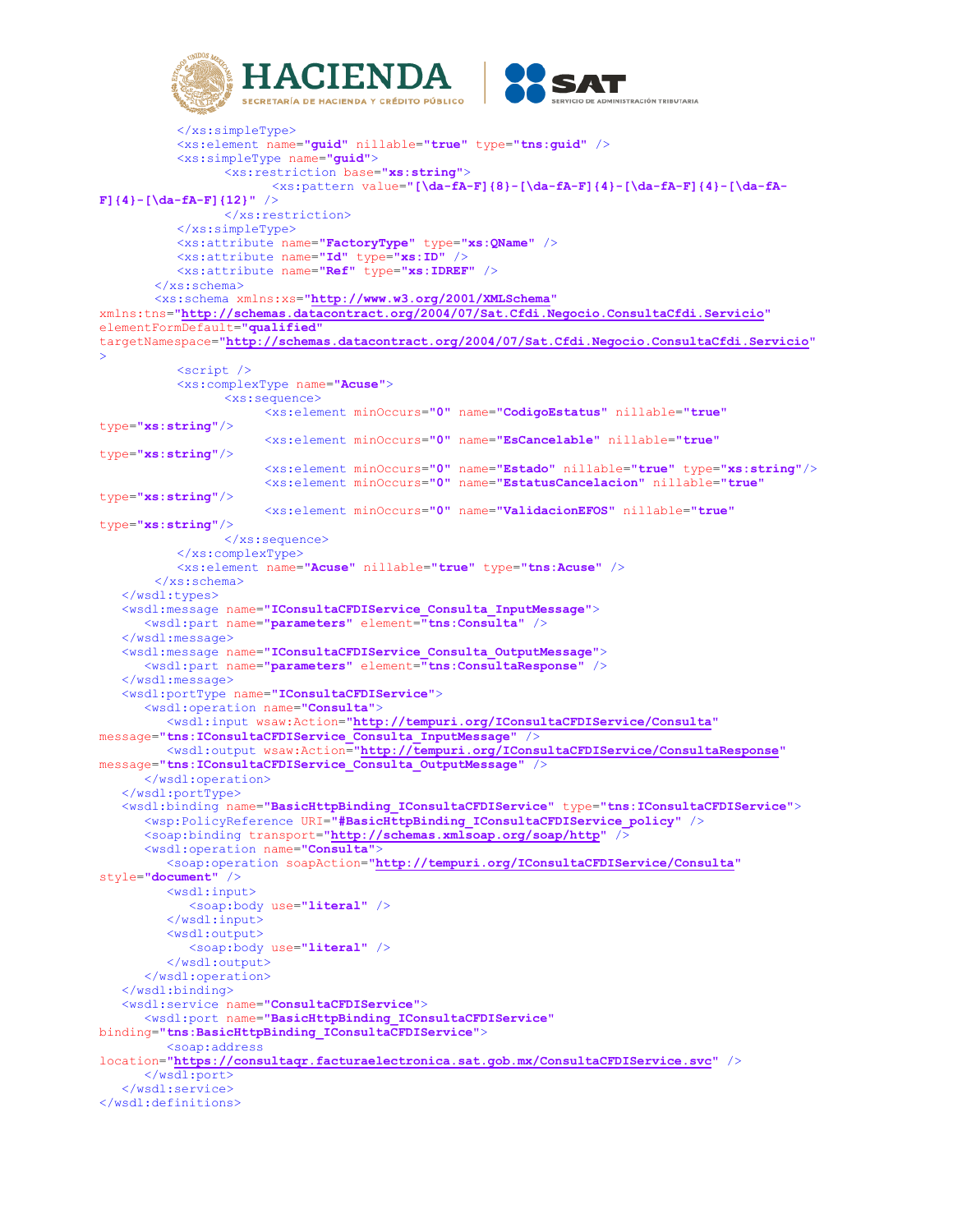

# <span id="page-9-0"></span>**3. Mensajes de Respuesta**

Los mensajes de respuesta que arroja el servicio de consulta de CFDI sincluyen la descripción del resultado de la operación que corresponden a la siguiente clasificación:

<span id="page-9-1"></span>**Mensajes de Rechazo.** 

#### **N 601: La expresión impresa proporcionada no es válida.**

Este código de respuesta se presentará cuando la petición de validación no se haya respetado en el formato definido.

#### **N 602: Comprobante no encontrado.**

Este código de respuesta se presentará cuando el UUID del comprobante no se encuentre en la Base de Datos del SAT.

<span id="page-9-2"></span>**Mensajes de Aceptación.** 

## **S Comprobante obtenido satisfactoriamente.**

**Mensajes de validación del RFC Emisor**

## **Código= 100**

Este código de respuesta se presentará cuando la validación del RFC Emisor del CFDI se encuentre dentro de la lista de Empresa que Factura Operaciones Simuladas (EFOS), por lo tanto, los usuarios finales lo deberán relacionar al siguiente mensaje:

El emisor de la factura verificada, se encuentra publicado en la lista de empresas que facturan operaciones simuladas de conformidad con los párrafos primero al quinto del Artículo 69-B del CFF.

Consulta *[aquí](http://omawww.sat.gob.mx/cifras_sat/Paginas/datos/vinculo.html?page=ListCompleta69B.html)* la fecha en que se publicó la empresa en el listado de definitivas. Recuerda que, de conformidad con lo dispuesto por el octavo párrafo del artículo 69-B del CFF, si eres el receptor del comprobante consultado y le has dado efectos fiscales, cuentas con 30 días contados a partir de la fecha de publicación en la lista, para comprobar ante el SAT la realización de las operaciones que amparan los citados comprobantes fiscales, o bien puedes en el mismo plazo, corregir tu situación fiscal mediante la presentación de las declaraciones complementarias que correspondan, para no considerar esos comprobantes.

Para mayor información ingresa *[aquí.](https://www.sat.gob.mx/consultas/76675/consulta-la-relacion-de-contribuyentes-que-realizan-operaciones-inexistentes)*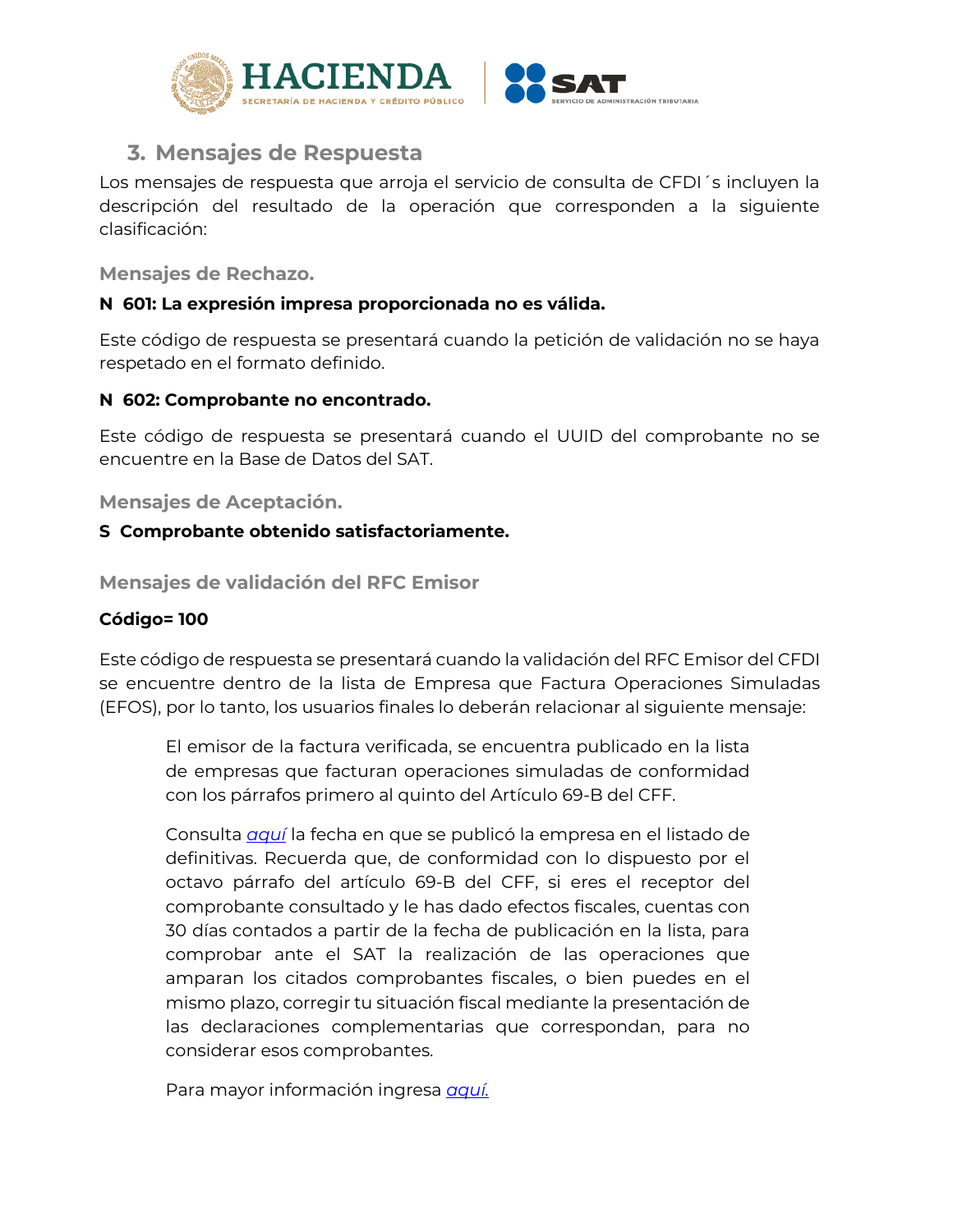

URL de los Vínculos:

[http://omawww.sat.gob.mx/cifras\\_sat/Paginas/datos/vinculo.html?page=Li](http://omawww.sat.gob.mx/cifras_sat/Paginas/datos/vinculo.html?page=ListCompleta69B.html) [stCompleta69B.html](http://omawww.sat.gob.mx/cifras_sat/Paginas/datos/vinculo.html?page=ListCompleta69B.html)

[https://www.sat.gob.mx/consultas/76675/consulta-la-relacion-de](https://www.sat.gob.mx/consultas/76675/consulta-la-relacion-de-contribuyentes-que-realizan-operaciones-inexistentes)[contribuyentes-que-realizan-operaciones-inexistentes](https://www.sat.gob.mx/consultas/76675/consulta-la-relacion-de-contribuyentes-que-realizan-operaciones-inexistentes)

# **Código=200**

Este código de respuesta se presentará cuando la validación del RFC Emisor del CFDI no se encuentre dentro de la lista de Empresa que Factura Operaciones Simuladas (EFOS).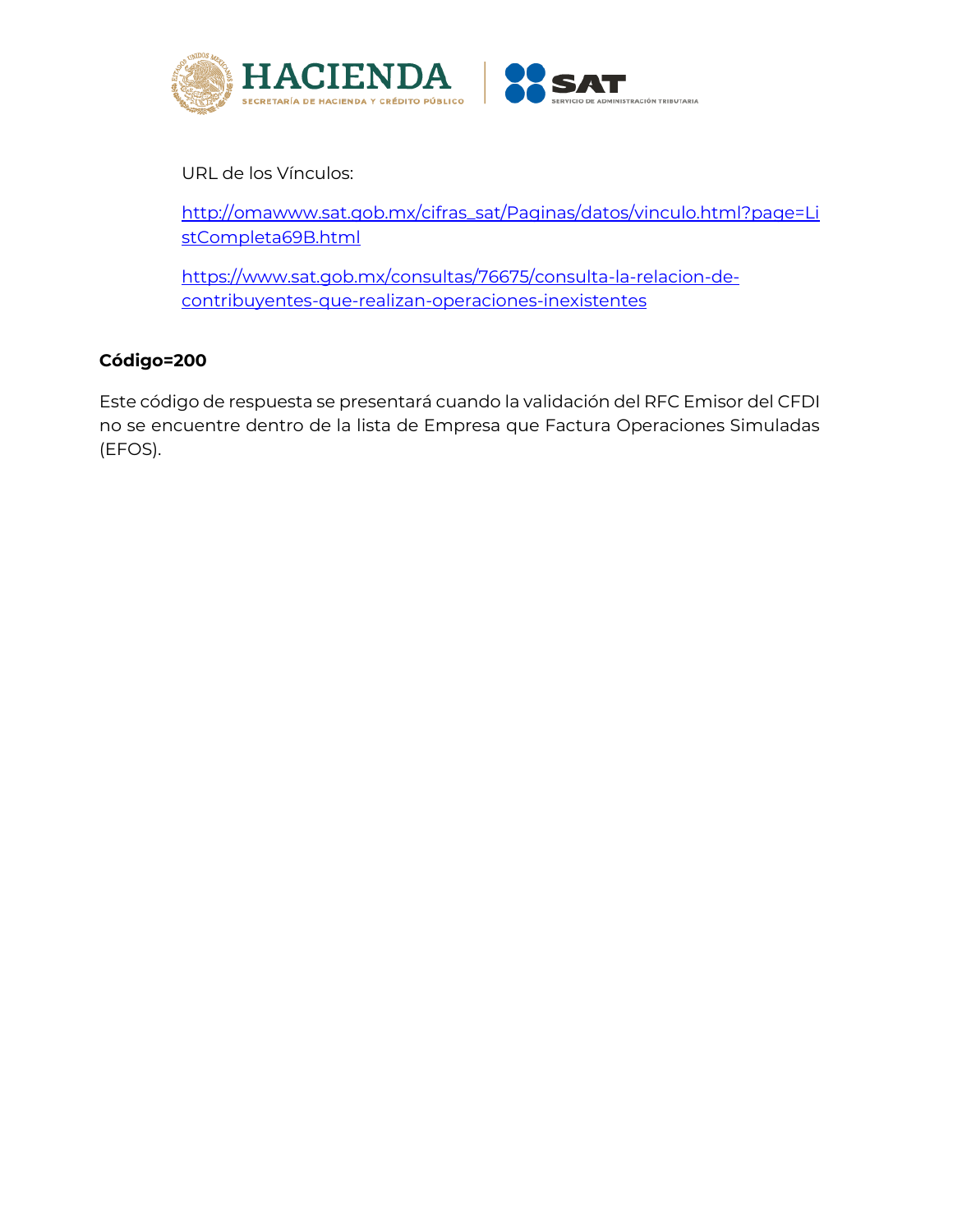

# **4. Ejemplo de Implementación**

```
namespace Sat.Cfdi.Negocio.ConsultaCfdi.Servicio
```

```
 using System.Runtime.Serialization;
 using System;
```
{

 [System.Diagnostics.DebuggerStepThroughAttribute()] [System.CodeDom.Compiler.GeneratedCodeAttribute("System.Runtime.Serialization", "4.0.0.0")] [System.Runtime.Serialization.DataContractAttribute(Name="Acuse", Namespace="http://schemas.datacontract.org/2004/07/Sat.Cfdi.Negocio.ConsultaCfdi.Servicio")] [System.SerializableAttribute()] public partial class Acuse : object, System.Runtime.Serialization.IExtensibleDataObject, System.ComponentModel.INotifyPropertyChanged { [System.NonSerializedAttribute()]

private System.Runtime.Serialization.ExtensionDataObject extensionDataField;

 [System.Runtime.Serialization.OptionalFieldAttribute()] private string CodigoEstatusField;

 [System.Runtime.Serialization.OptionalFieldAttribute()] private string EsCancelableField;

```
 [System.Runtime.Serialization.OptionalFieldAttribute()]
 private string EstadoField;
```

```
 [System.Runtime.Serialization.OptionalFieldAttribute()]
 private string EstatusCancelacionField;
```

```
 [System.Runtime.Serialization.OptionalFieldAttribute ()]
 private string ValidacionEFOSField;
```

```
 [global::System.ComponentModel.BrowsableAttribute(false)]
 public System.Runtime.Serialization.ExtensionDataObject ExtensionData {
   get {
     return this.extensionDataField;
   }
   set {
     this.extensionDataField = value;
   }
 }
 [System.Runtime.Serialization.DataMemberAttribute()]
 public string CodigoEstatus {
   get {
     return this.CodigoEstatusField;
   }
   set {
```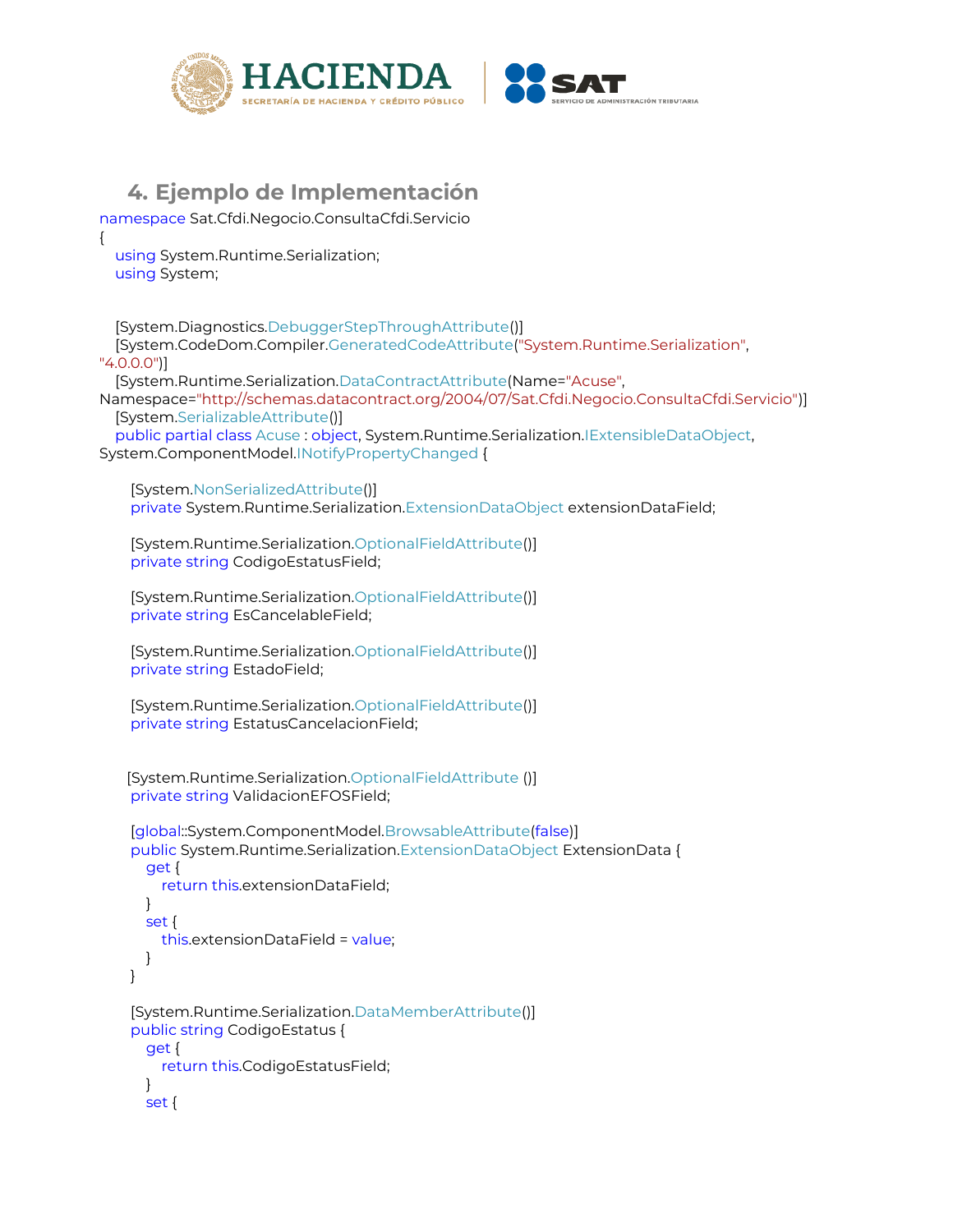

```
 if ((object.ReferenceEquals(this.CodigoEstatusField, value) != true)) {
        this.CodigoEstatusField = value;
       this.RaisePropertyChanged("CodigoEstatus");
     }
   }
 }
 [System.Runtime.Serialization.DataMemberAttribute()]
 public string EsCancelable {
   get {
     return this.EsCancelableField;
   }
   set {
     if ((object.ReferenceEquals(this.EsCancelableField, value) != true)) {
       this.EsCancelableField = value;
       this.RaisePropertyChanged("EsCancelable");
     }
   }
 }
 [System.Runtime.Serialization.DataMemberAttribute()]
 public string Estado {
   get {
     return this.EstadoField;
   }
   set {
     if ((object.ReferenceEquals(this.EstadoField, value) != true)) {
       this.EstadoField = value;
       this.RaisePropertyChanged("Estado");
     }
   }
 }
 [System.Runtime.Serialization.DataMemberAttribute()]
 public string EstatusCancelacion {
   get {
     return this.EstatusCancelacionField;
   }
   set {
     if ((object.ReferenceEquals(this.EstatusCancelacionField, value) != true)) {
       this.EstatusCancelacionField = value;
       this.RaisePropertyChanged("EstatusCancelacion");
     }
   }
 }
 [System.Runtime.Serialization.DataMemberAttribute ()]
 public string ValidacionEFOS {
   get {
     return this.ValidacionEFOSField;
   }
   set {
     if ((object.ReferenceEquals(this.ValidacionEFOSField, value) != true)) {
       this.ValidacionEFOSField = value;
        this.RaisePropertyChanged("ValidacionEFOS");
```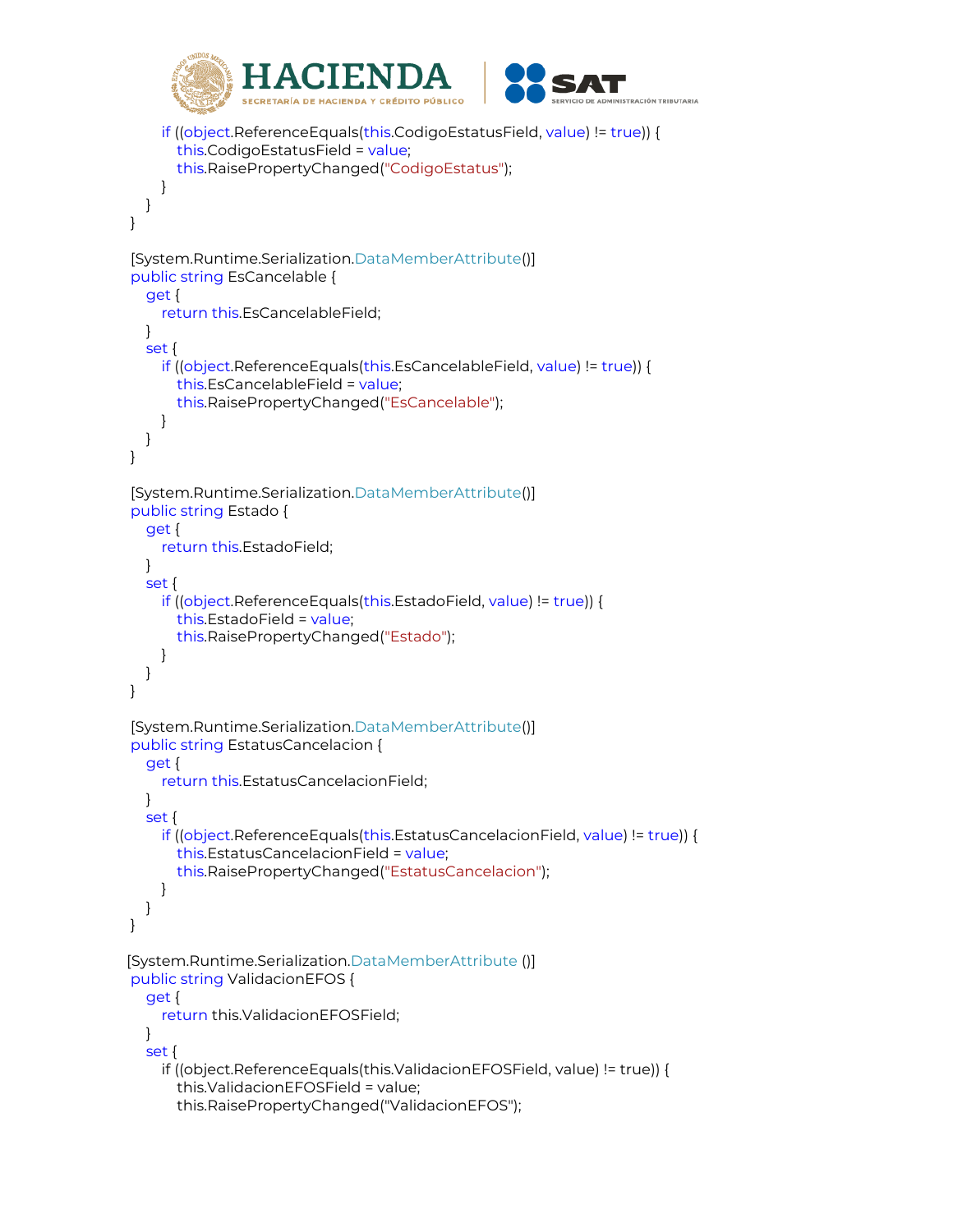```
CIEND
                  SECRETARÍA DE HACIENDA Y CRÉDITO RÚBLICO
                                                                    TRACIÓN TRIBUTARIA
        }
      }
    }
     public event System.ComponentModel.PropertyChangedEventHandler PropertyChanged;
     protected void RaisePropertyChanged(string propertyName) {
       System.ComponentModel.PropertyChangedEventHandler propertyChanged = 
this.PropertyChanged;
       if ((propertyChanged != null)) {
         propertyChanged(this, new
System.ComponentModel.PropertyChangedEventArgs(propertyName));
      }
    }
  }
   [System.CodeDom.Compiler.GeneratedCodeAttribute("System.ServiceModel", "4.0.0.0")]
[System.ServiceModel.ServiceContractAttribute(ConfigurationName="ConsultaCFDIService.ICons
ultaCFDIService")]
   public interface IConsultaCFDIService {
[System.ServiceModel.OperationContractAttribute(Action="http://tempuri.org/IConsultaCFDIServ
ice/Consulta", ReplyAction="http://tempuri.org/IConsultaCFDIService/ConsultaResponse")]
     QRConsola.ConsultaCFDIService.Acuse Consulta(string expresionImpresa);
[System.ServiceModel.OperationContractAttribute(Action="http://tempuri.org/IConsultaCFDIServ
ice/Consulta", ReplyAction="http://tempuri.org/IConsultaCFDIService/ConsultaResponse")]
     System.Threading.Tasks.Task<QRConsola.ConsultaCFDIService.Acuse> ConsultaAsync(string
expresionImpresa);
 }
   [System.CodeDom.Compiler.GeneratedCodeAttribute("System.ServiceModel", "4.0.0.0")]
   public interface IConsultaCFDIServiceChannel : 
QRConsola.ConsultaCFDIService.IConsultaCFDIService, System.ServiceModel.IClientChannel {
  }
   [System.Diagnostics.DebuggerStepThroughAttribute()]
   [System.CodeDom.Compiler.GeneratedCodeAttribute("System.ServiceModel", "4.0.0.0")]
   public partial class ConsultaCFDIServiceClient : 
System.ServiceModel.ClientBase<QRConsola.ConsultaCFDIService.IConsultaCFDIService>, 
QRConsola.ConsultaCFDIService.IConsultaCFDIService {
     public ConsultaCFDIServiceClient() {
 }
     public ConsultaCFDIServiceClient(string endpointConfigurationName) : 
         base(endpointConfigurationName) {
     }
     public ConsultaCFDIServiceClient(string endpointConfigurationName, string
remoteAddress) : 
         base(endpointConfigurationName, remoteAddress) {
```